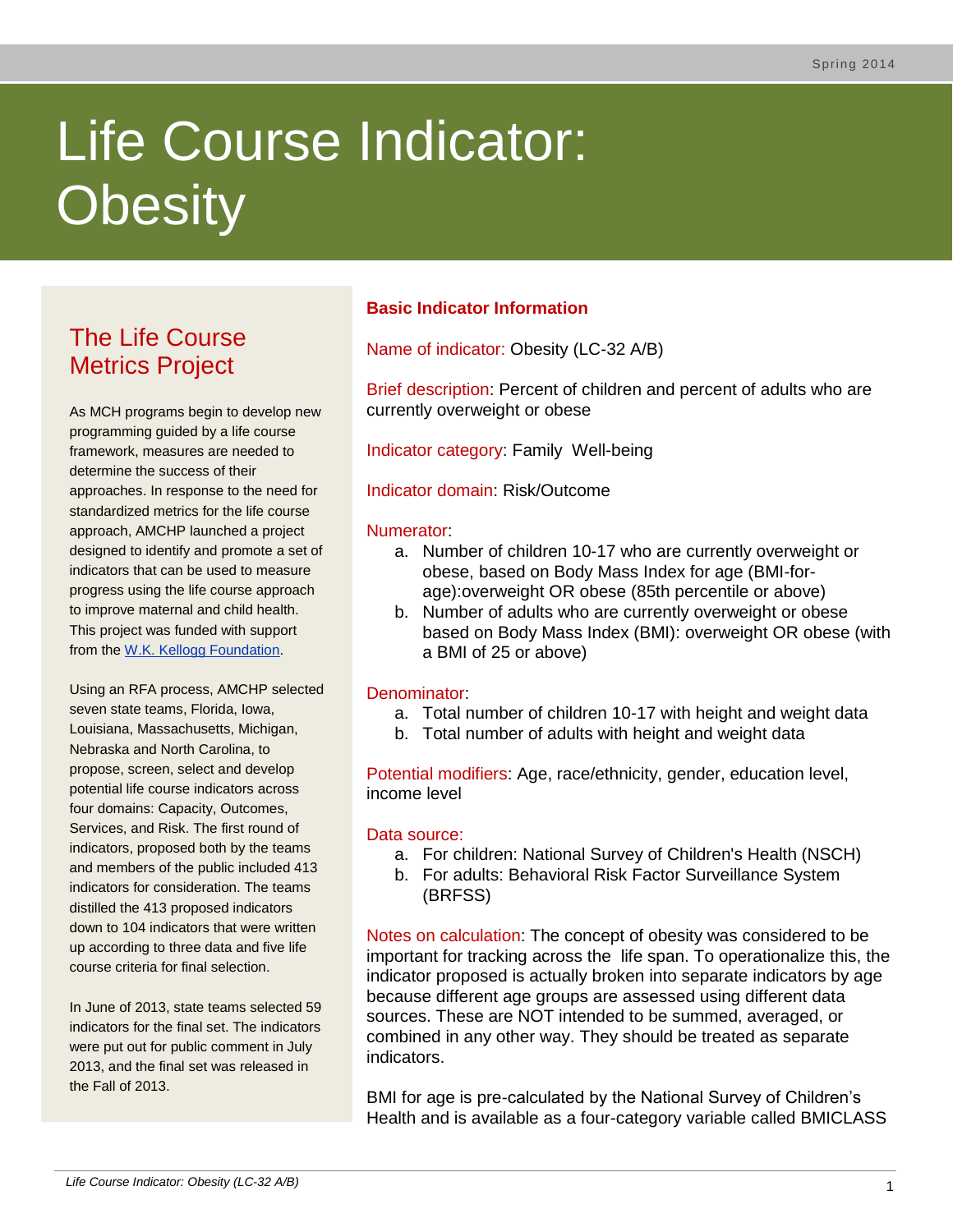in the 2011/2012 dataset. Categories three and four can be combined to obtain the percent of children 10- 17 in the 85<sup>th</sup> percentile or above. BMI for adults pre-calculated by the Behavioral Risk Factor Surveillance System and is available both as a four-category variable and binary variable (SAS variable names BMI5CAT and RFBMI5) for the 2012 dataset. Analysts who use the raw datasets should apply the appropriate survey weights to generate the final estimates.

# Similar measures in other indicator sets:

- a. HP 2020 Focus area NWS-10; CDC Winnable Battle (Reduce the proportion of children and adolescents age 2-19 who are obese by 5 percent); Title V Performance Measure #14; Chronic Disease Indicator
- b. Preconception Health Indicator F-2; HP 2020 Focus area NWS-9 (Leading Health Indicator); Title V Performance Measure #14; Chronic Disease Indicators; United Health Rankings Core Measure

# **Life Course Criteria**

#### *Introduction*

Over the past 30 years, obesity prevalence has more than doubled among children and adults and tripled among adolescents.<sup>1,2</sup> The alarming rates of obesity cause concern because of the associated health consequences. Obesity increases the risk of many chronic diseases and conditions including diabetes, heart disease, hypertension, depression, stroke, arthritis, and some cancers.<sup>3</sup> Overweight children are likely to become overweight or obese adults.<sup>4,5,6</sup> A range of complex economic, environmental, social and cultural factors all have a part to play in the rise of obesity as a health problem, and the differential exposure to these factors by different populations has contributed to disparities in overweight and obesity by socioeconomic status, racial/ethnic origins, geographic location, gender and having a physical or mental disability.

Obesity in childhood, particularly in adolescence, is a key predictor for obesity in adulthood. Whitaker et al. found that the risk of adult obesity was greater in both obese and non-obese children if at least one parent was overweight. This effect was most pronounced in children that were <10 years old; over the age of 10 years, the child's own overweight/obesity status was a better predictor than having an obese parent.<sup>[31](#page-2-0)</sup> Improvements in this indicator have significant potential to improve health throughout the life course, as well as potential to improve associated health conditions and quality of life. Recently documented improvements in childhood obesity among two to five year olds indicate that as a nation we are beginning to move in the right direction with addressing obesity.<sup>7</sup> To have an impact over the long term, these improvements will need to be expanded, accelerated, and sustained.

#### *Implications for equity*

A range of complex economic, environmental, social and cultural factors all have a part to play in the rise of obesity as a health problem. These factors have implications for health equity in terms of disparities in obesity prevalence by socioeconomic status, racial/ethnic origins, geographic location, gender and having a physical or mental disability. Obesity is also associated with inequities in unemployment, poverty and well-being of adults and children. Psychosocial and psychological influences are also tied to increased risk for obesity and can often be influenced by environmental stressors or conditions.

Considerable evidence suggests that people with low socioeconomic status (SES) are at greater risk of becoming overweight and obese than people with high SES. SES measures (parental education, occupation, income, marital status, single-parent); home-related factors (parental divorce, parental support in education); school-related factors (learning experience, delinquency, early menarche), and health behavior factors (tobacco use, alcohol consumption, physical inactivity, and screen time) may all contribute to disparities in obesity, which translate to health and social inequities. Further, access to safe places to play, sidewalks allowing safe routes to school, and other factors comprising a healthy "built environment" are associated with the socioeconomic status of the census block group in which a person lives, which is in turn associated with physical activity and prevalence of overweight and obesity.<sup>8</sup> Multiple adverse circumstances experienced from adolescence to young adulthood in the context of their family and environment have a cumulative impact on risk for obesity.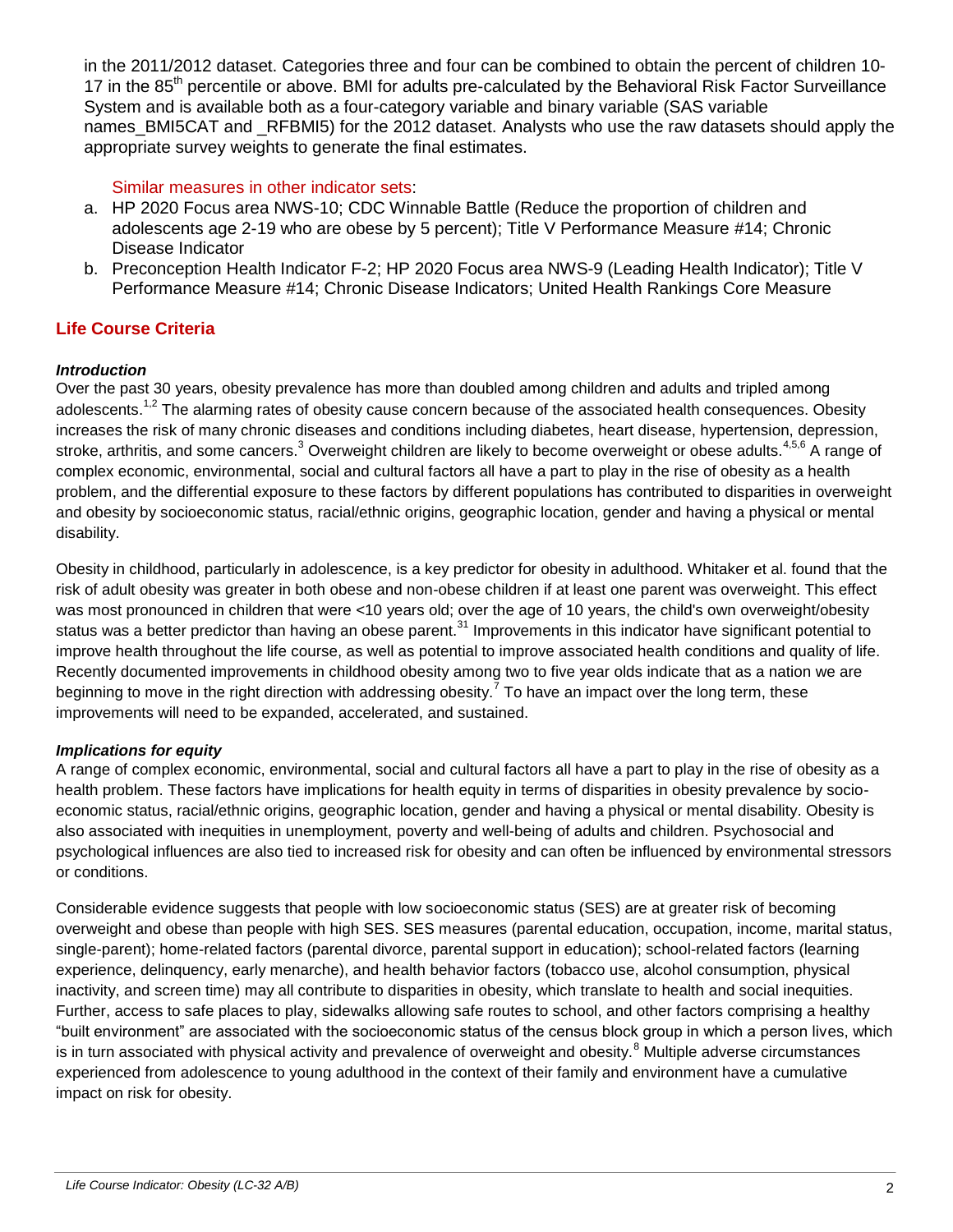Underlying pathways to social inequity in overweight differ between men and women.<sup>9</sup> Between the NHANES I and NHANES III surveys (a period of 20 years) prevalence for overweight and obesity in young girls increased more than twofold, whereas that of boys increased less (approximately 25 percent). However, in children older than six years of age, and particularly in adolescence, there has been an approximate doubling of obesity prevalence in boys as well as in girls in the United States in the same time. Racial and ethnic differences also are apparent. For boys and girls, overweight is highest in Mexican American children, intermediate among non-Hispanic black children, and lowest in non-Hispanic white children. In examining what can be defined as the overweight group in childhood (i.e., above the 85th percentile cutoff), nearly 22 percent of pre-school children in the United States can be defined as overweight and 10 percent as obese.10,11,12,13

Emerging data suggest associations between the influence of maternal and fetal factors during intrauterine growth and growth during the first year of life on risk of later development of adult obesity and its comorbidities. In addition, recent data suggest that varying biological responses in different racial/ethnic groups differently contribute to overweight, obesity, and their comorbidities, placing some children at greater risk – African-American, Latino, Native American, Asian American and Pacific Islander children living in low-income communities.<sup>14,15,16,17</sup>

<span id="page-2-1"></span>Additionally, children and adults that have a physical disability that limits mobility, or an intellectual or learning disability are at an increased risk of obesity.<sup>18,19</sup> For example, 20 percent of children ages 10 through 17 years who have special health care needs are obese compared with 15 percent of children the same ages without special health care needs.<sup>20</sup>

Recent research shows that children and adults living in rural communities may also have an increased risk for obesity and require focused prevention efforts as well. Research published in *Obesity* and *The Journal of Rural Health* reinforces that children living in rural areas should be recognized as a high-risk population for childhood obesity, who warrant additional attention and assistance. According to the studies, 16.5 percent of rural children and 20.4 percent of rural adults are obese, compared with 14.4 percent of urban children and 17.8 percent of urban adults.<sup>21,22</sup> The studies also show that in addition to being at increased risk for obesity and overweight, rural children also are at increased risk of poverty, are less likely to have health insurance, are less likely to have accessed preventive care in the past year, and have lower levels of physical activity. Overall, children living in rural areas are about 25 percent more likely to be overweight or obese than children living in metropolitan areas.  $23,24$  This represents a change from the past when children from metropolitan areas were at greater risk for being overweight than rural children.

A person's risk of developing obesity is often heavily influenced by psychological factors. Boredom, depression, anxiety, stress, trauma (whether as an adult or child), and feelings of low self-esteem are examples of psychological factors that could result in an individual's overeating and under-exercising. Identifying the psychological problems can help an individual greatly in his or her understanding of the basis of overeating. Psychosocial factors associated with the incidence of obesity in ethnic minorities include inadequate social support, cultural barriers to communication, racism and discrimination, stress and lack of knowledge. Psychological factors also influence eating habits and obesity. Many people eat in response to negative emotions such as boredom, sadness, or anger.<sup>25,26</sup>

#### *Public health impact*

Obesity is a public health problem as it is a risk factor for several chronic diseases and can lead to higher rates of morbidities. According to the NCHS, 66 percent of adults age 20 years and over are overweight or obese.<sup>27</sup> Despite moderate declines among two to five year olds, over the past 30 years, obesity prevalence has more than doubled among children and adults and tripled among adolescents.<sup>28,29</sup> The alarming rates of obesity cause concern because of the associated health consequences. Obesity increases the risk of many chronic diseases and conditions including diabetes, heart disease, hypertension, depression, stroke, arthritis, and some cancers.<sup>30</sup> Overweight children are likely to become overweight or obese adults.<sup>31,32,33</sup> Further, experts posit that obesity is beginning to have an impact on life expectancy; if the trends in obesity continue unchecked, the increases in fatal and non-fatal chronic conditions could impact life expectancy such that children may live shorter and unhealthier lives then their parents. $34$ 

<span id="page-2-0"></span>The economic costs of obesity are staggering. The total cost of obesity and physical inactivity in 2000 was estimated to be \$117 billion. The treatment of obesity related conditions has been linked to a 36 percent increase in health care spending.<sup>35</sup> The proportion of pediatric hospital discharges with obesity-related diagnoses has increased dramatically in the past 20 years. Wang and Dietz analyzed the economic burden of obesity in youths six to 17 years of age and found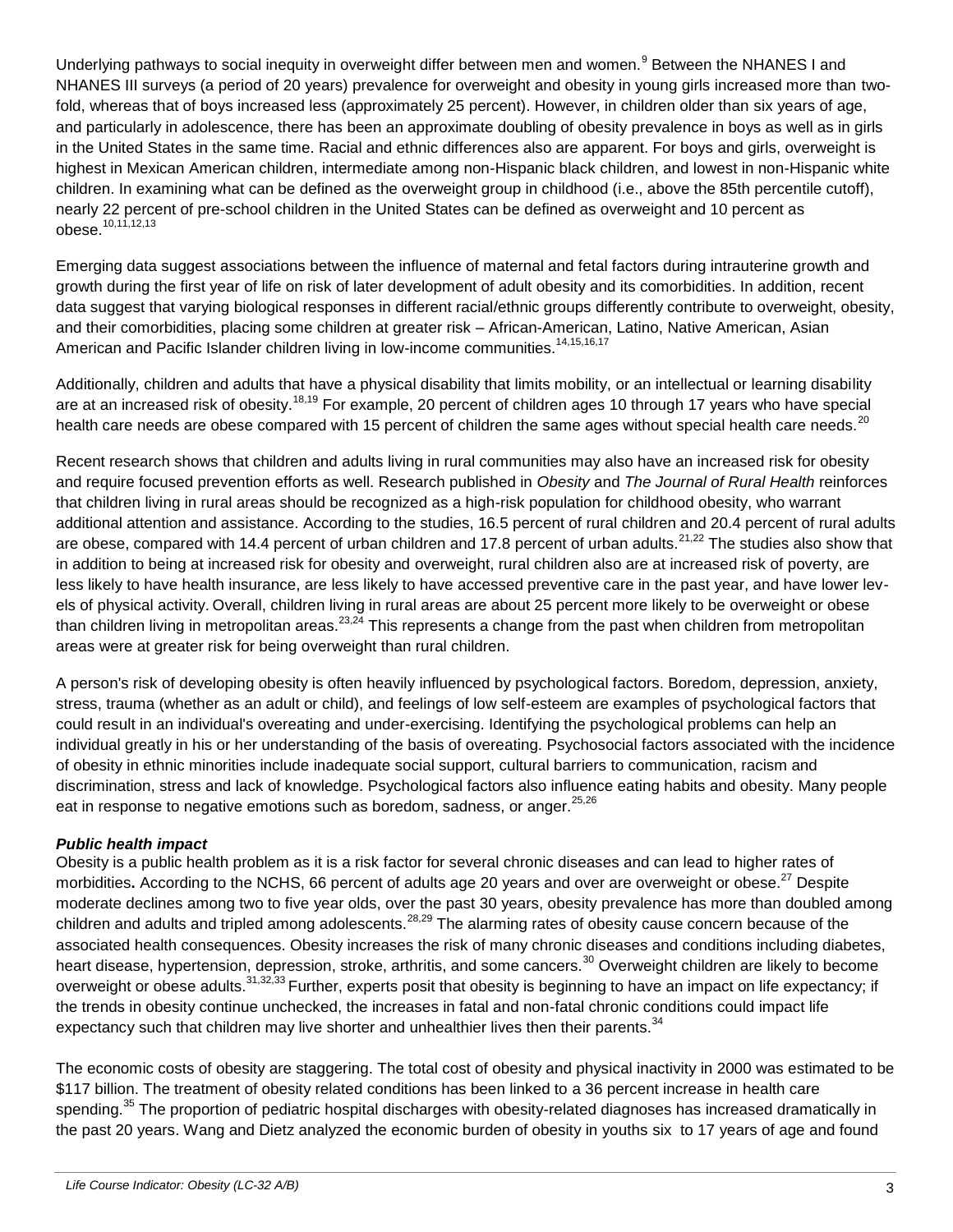that obesity-related annual hospital costs (based on 2002 constant dollar value) increased more than three-fold over the two decades between 1979-81 and 1997-99; from \$35 million to \$127 million. During that period, discharges of obesityrelated diabetes nearly doubled (1.43 to 2.36 percent); obesity-related gallbladder disease tripled (0.36 to 1.06 percent); and obesity-related sleep apnea increased five-fold (0.14 to 0.75 percent). Asthma and certain mental disorders were the most common primary diagnoses when obesity was listed as the secondary diagnosis. Thus, the increasing prevalence and severity of obesity among children and adolescents has resulted in significant economic costs.<sup>36</sup>

Recent studies have documented the impact that obesity has on annual medical expenditures among adults. Sturm found that obese adults (18 to 65 years of age) have 36 percent higher average annual medical expenditures compared with those of normal weight.<sup>37</sup> Finkelstein et al. found that aggregate obesity-attributable medical expenditures account for 5.3 percent of adult medical expenditures in the United States and that roughly 50 percent of these expenditures are financed by Medicare and Medicaid.<sup>38</sup>

#### *Leverage or realign resources*

With the strong evidence that a life course perspective is important in obesity development and its consequences, consideration must be focused on preventing obesity in women of child-bearing age, preventing excessive weight gain during pregnancy, and encouraging breastfeeding in infants. Family behavior patterns, diet after weaning, adequate physical activity and the use of new methods of information dissemination can help reduce the impact of childhood obesity worldwide.<sup>39,40</sup> Public health programs can work with providers and other community organizations that provide care and services to pregnant women to include messaging and resources around healthy weight.

Other potential approaches to fighting the obesity epidemic beginning in childhood include leveraging and readjusting resources to ensure that children, particularly those who are disadvantaged, have access to and benefit from a comprehensive, effective, community-based health and mental health care system. It will be necessary to work with nonhealth partners to integrate childhood obesity priorities with initiatives such as environmental design and sustainability, food systems, food marketing, disabilities, or economics.<sup>41</sup> Strategies such as those implemented by the New York City local government, including requirements to post nutrition information on menus, the banning of trans fats, and limiting the size of single serving beverage cups, are all regulatory policy changes that aim to make the healthy choices easier; whether or not these strategies will ultimately influence personal choice and impact health outcomes remains to be seen, but early studies show that consumer awareness of nutrition has increased since labeling requirements went into effect.<sup>42</sup>

A key aspect of capacity building involves establishing collaborative relationships with partners from state and local governments and the private sector. It is crucial for the maternal and child health (MCH) programs and other key partners at the state and local level (e.g., department of transportation, parks and recreation, local health departments) to build numerous partnerships with health care organizations (e.g. the American Academy of Family Physicians), volunteer agencies (e.g., the YMCA, the American Heart Association), universities, organizations that address health disparities (e.g., the Indian Health Service), private companies (e.g., sporting goods companies), and other types of organizations (e.g., the National Guard).<sup>43</sup> The potential partners that can improve the health of the community is not limited to those listed above; schools, planning commissions, restaurants, and farmers are all stakeholders in this effort. Through partnerships and collaborations, organizations can align efforts, policies and resources to promote healthy behaviors, and ensure communities have access to healthy foods and environments that promote physical activity and healthy lifestyles.

# *Predict an individual's health and wellness and/or that of their offspring*

Overweight and obesity are independent risk factors for increased morbidity and mortality throughout the lifecycle. For example, overweight and obesity in women are predictors of gestational diabetes during pregnancy and newborns with excessive birth weight. High birth weight is a predictor of overweight and obesity in adulthood and in cofactors associated with insulin resistance.<sup>44,45,46,47</sup> Overweight and obese individuals are more likely to develop conditions such as hypertension, diabetes, some cancers, sleep apnea and stroke.

Data from a number of studies provide strong evidence that higher levels of BMI during childhood can predict overweight later in life. This was recently summarized in a review by Goran.<sup>48</sup> Data from four longitudinal studies were reviewed and showed that the probability of overweight at 35 years of age for children with BMI in the 85th to 95th percentiles increased with increasing age. The prediction for adult weight was most accurate for BMI at 18 years of age with accuracy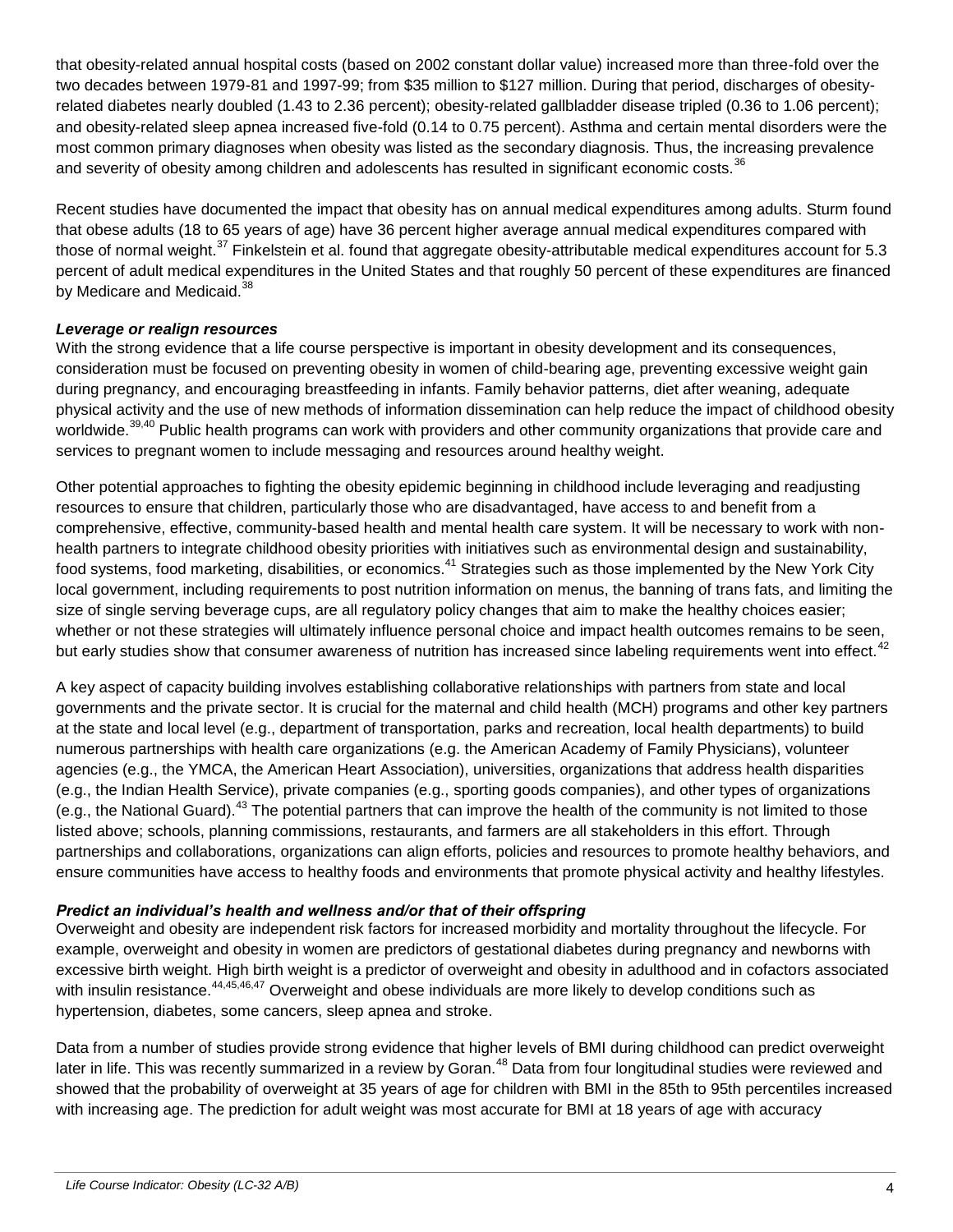decreasing for BMI below 13 years of age. Goran concluded that the "persistence of pediatric obesity into adulthood increases according to the age at which obesity is initially present.  $48,49$ 

Maternal obesity during pregnancy carries an increased risk of birth defects, including neural tube defects, orofacial clefts, and congenital heart defects (CHDs).<sup>50</sup>,<sup>51</sup> As maternal obesity becomes more common, the potential for children to be born with CHDs is anticipated to increase; CHDs and other birth defects contribute significantly to infant morbidity and mortality, adding to the overall health consequences of obesity.<sup>52</sup>

Comorbidities associated with obesity and overweight are similar in children as in the adult population. Elevated blood pressure, dyslipidemia, and a higher prevalence of factors associated with insulin resistance and type 2 diabetes appear as frequent comorbidities in the overweight and obese pediatric population; the obesity-dependence of type 2 diabetes has led to the use of the term "diabesity" to describe the co-morbidity.<sup>53</sup> In some populations, type 2 diabetes is now the dominant form of diabetes in children and adolescents.<sup>[14](#page-2-1) 54</sup> Thus, being overweight during childhood brings comorbidities that will increase the duration of comorbidities in an individual by one to two decades, a factor that can increase the impact of a number of risk factors on adult diseases and overall health.<sup>51,52</sup> Obese children and adolescents also have a greater risk of social and psychological problems, such as discrimination and poor self-esteem, which can continue into adulthood.<sup>55</sup>

# **Data Criteria**

# *Data availability*

Data tracking population obesity measures are compiled and collected from multiple data sources. To capture the child and adult populations two surveys must be used; one for children under 17 years of age, and one for adults 18+ years of age.

# *Childhood/Adolescent Obesity Data*

The National Survey of Children's Health (NSCH), sponsored by the Maternal and Child Health Bureau (MCHB) of the Health Resources and Services Administration, examines the physical and emotional health of children ages zero to 17 years of age. The survey is administered using the State and Local Area Integrated Telephone Survey (SLAITS) methodology, and it is sampled and conducted in such a way that state-level estimates can be obtained for the 50 states, the District of Columbia, and the Virgin Islands. The survey has been designed to emphasize factors that may relate to the well-being of children, including medical homes, family interactions, parental health, school and after-school experiences, and safe neighborhoods. The MCHB leads the development of the NSCH and NS-CSHCN survey and indicators, in collaboration with the National Center for Health Statistics (NCHS) and a national technical expert panel. The expert panel includes representatives from other federal agencies, state Title V leaders, family organizations, child health researchers, and experts in all fields related to the surveys (adolescent health, family and neighborhoods, early childhood and development etc.). The most recent data set, the 2011-2012 NSCH, encompasses a sample size of more than 95,000 children with approximately 1,800 interviews completed in each of the 50 states and the District of Columbia.

MCH programs can readily gain immediate access to the data through datasets released by the NCHS, and on the MCHB sponsored Data Resource Center for Child and Adolescent Health Website (www.childhealthdata.org). Data from the 2011/2012 NSCH were made available in early 2013. The survey questionnaire and raw dataset are available for download on the CDC's NCHS website in SAS format. The Data Resource Center (DRC) website provides data nationwide, for all 50 states and the District of Columbia. Additionally, both the raw datasets and the website allow users to stratify measures by sociodemographic groups, including but not limited to age, sex, race/ethnicity, primary household language, household income, and special health care needs. Cleaned, state-specific datasets with new variables that include national and state indicators are available at no cost in SAS and SPSS formats. For information on how to order state-specific sets, contact cahmi@ohsu.edu. Local data is not searchable. The NSCH is not administered annually. Over the past decade, the NSCH has been administered four times.

In the NSCH, BMI-for-age is based on parents' recollection of the selected child's height and weight. Data are available for children age 10-17 years only and are grouped into three categories: Underweight (less than 5th percentile); healthy weight (5th to 84th percentile); overweight OR obese (85th percentile or above).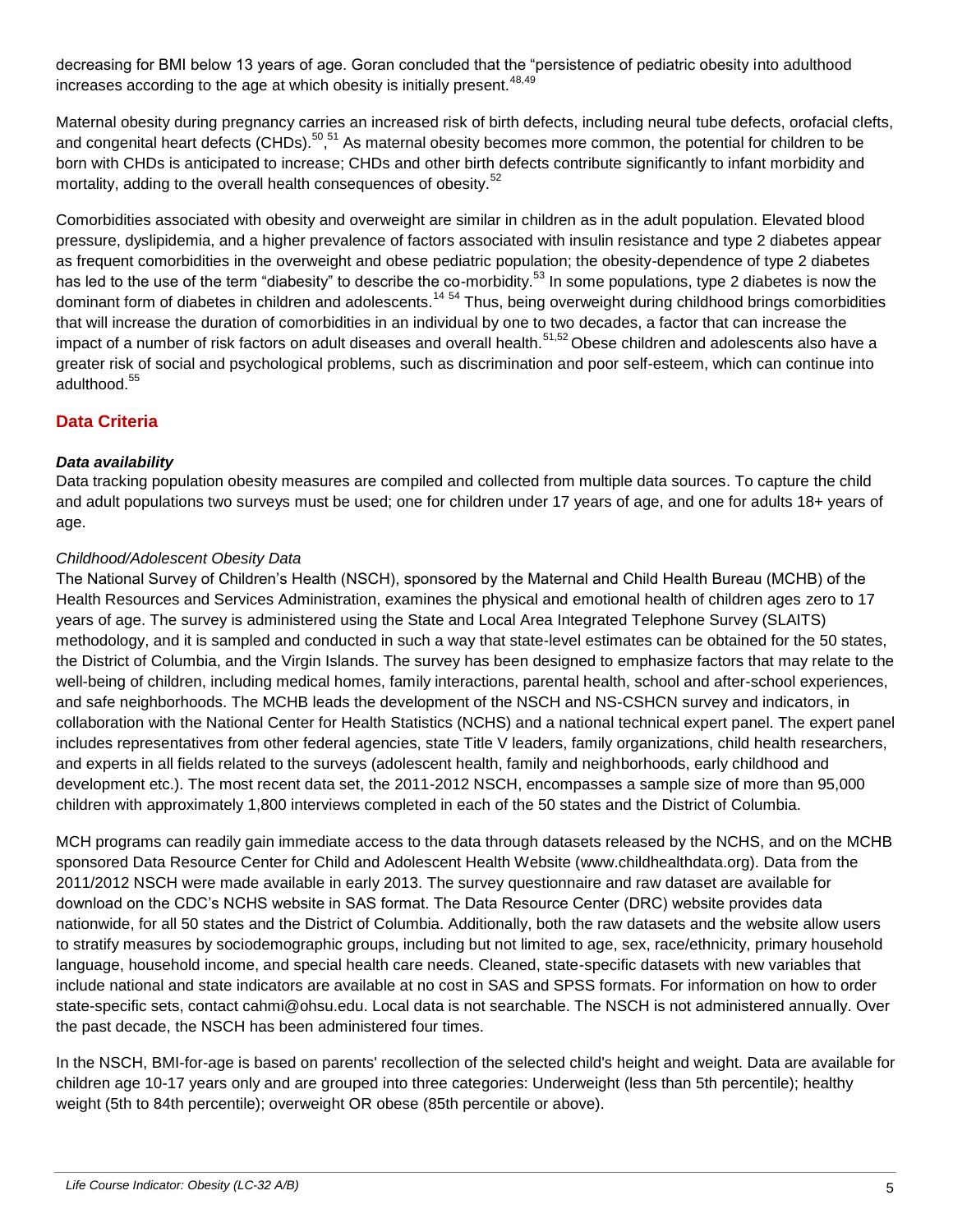In children and teens, body mass index percentile is used to assess underweight, overweight, and obesity. Children's body fat composition and volume change over the years as they grow. Also, girls and boys differ in their body fat composition and volume as they mature. This is why BMI for children, also referred to as BMI-for-age, is gender- and agespecific.<sup>56</sup> For more information, including how BMI-for-age is calculated for children and teens, go to: [www.cdc.gov/healthyweight/assessing/bmi/childrens\\_bmi/about\\_childrens\\_bmi.html.](http://www.cdc.gov/healthyweight/assessing/bmi/childrens_bmi/about_childrens_bmi.html)

# *Adult Obesity Data*

The Behavioral Risk Factor Surveillance System (BRFSS) is the world's largest, on-going telephone health survey system, tracking health conditions and risk behaviors in the United States yearly since 1984. Currently, data are collected monthly in all 50 states, the District of Columbia, Puerto Rico, the U.S. Virgin Islands, and Guam. The Centers for Disease Control and Prevention (CDC) provides state and national level prevalence data on their web site.

The CDC develops approximately 80 BRFSS questions each year. Some of these are core questions asked each year, and some are rotating core questions asked every other year. There are also CDC supported modules that address specific topics that states can use on an optional basis. States can also develop additional questions to supplement the core questions.<sup>57</sup>

Due to changes in the weighting methodology and the addition of the cell phone sampling frame, the BRFSS 2011 data should be considered a baseline year for data analysis and is not directly comparable to previous years of BRFSS data. This indicator is calculated from self-reported weight and heights from survey respondents. BMI is computed as weight in kilograms divided by height in meters squared (kg/m  $^2$ ). BMI is an intermediate variable used in defining overweight and obesity. BMI categories for adults are: Underweight=BMI less than 18.5, Recommended Range=BMI 18.5 to 24.9, Overweight=BMI 25.0 to 29.9 and Obese=BMI 30 or greater. Respondents who answer that they do not know their height and weight or refuse to answer these questions are not included in the analysis.

# *Data quality*

# *Childhood/Adolescent Obesity Data*

The main limitation of the NSCH is that the information provided is from parent recollection of screenings received and perception of child's health and development over the past year. The survey methodology does not provide an opportunity for confirmation with medical records or physical measurements. Although literature regarding parental reporting as a proxy measure is contradictory, research supports the use of parents as proxy measures when obtaining child health information.

The NSCH is weighted to represent the national population of non-institutionalized children age 0-17 years. According to the survey documentation, missing data for income were relatively high for 2011-2012 data, and a study of nonresponse patterns indicated that excluding records with missing income could impact the representativeness of the remaining data; therefore, a data file with imputed values for income is provided to be used with the datasets.

The NSCH documentation presents both response rates and completion rates. For 2011-2012 data, the combined national response rate for both landline and cell phone samples was 23 percent. The completion rate, which is calculated as the proportion of households known to include children that completed all sections up to and including Section 6 (for children less than 6 years of age) or Section 7 (for children 6 to 17 years of age), was 54.1 percent for the landline sample and 41.2 percent for the cell-phone sample.

Qualitative testing of the entire 2007 NSCH was conducted by the National Center for Health Statistics. They conducted cognitive interviews with the 2007 NSCH Computer-Assisted Telephone Interview (CATI) to make sure the entire survey instrument was functioning properly. N=640 interviews were completed over three days in December 2006. The questionnaire was then revised and finalized based on feedback from participants in these interviews.

Previously validated questions and scales are used when available. All aspects of the survey are subjected to extensive literature and expert review. Respondents' cognitive understanding of the survey questions is assessed during the pretest phase and revisions made as required. All final data components are verified by NCHS and DRC/CAHMI staff prior to public release. Face validity is conducted in comparing results with prior years of the survey and/or results from other implementations of items.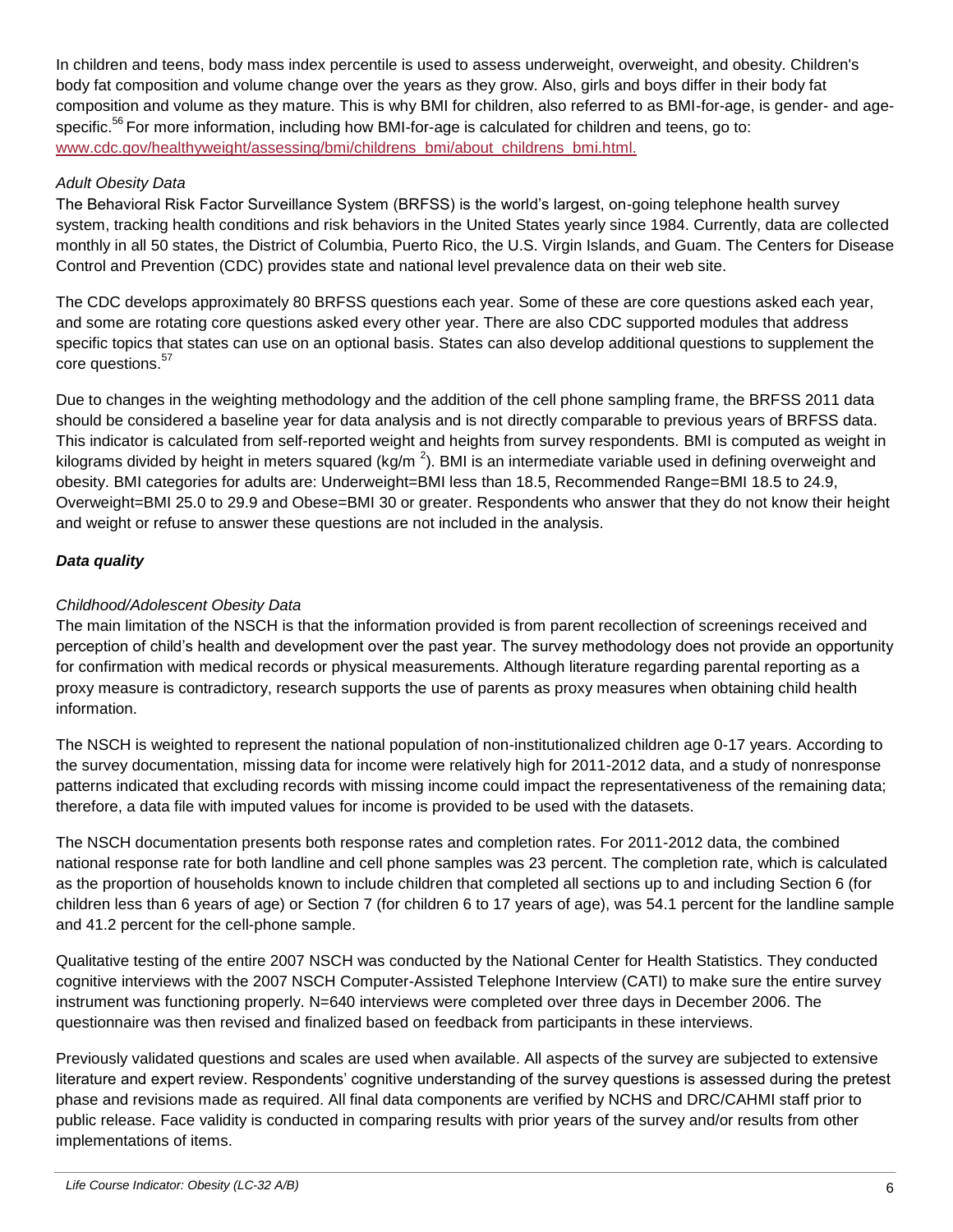NSCH survey collects data on childhood obesity, including state reports of childhood obesity. The sample sizes are sufficient for state-level analyses in every state. Responses to questions K2Q02 (child's height) and K2Q03 (child's weight) from NSCH were not independently verified (e.g., measurement, health records, etc.). A study comparing parentreported height and weight estimates from the 2003 NSCH with results of physical measurement from the National Health and Nutrition Examination Survey revealed that parents typically overestimate height and underestimate weight of children younger than 10 years of age.<sup>58</sup> Therefore, BMI for children under 10 years of age are not reported or included as part of this indicator. Additionally, calculation of BMI-for-age is usually based on the age of the child in months. Because age was only reported in years for this survey, children were assumed to be at the midpoint of the age-year for purposes of calculating BMI-for-age.

Items K2Q02 and K2Q03 and calculation of BMI-for-age were not changed since 2003. However, changes in CDC's labeling of the 2 highest BMI-for-age categories are reflected in DRC label changes for the 2007 NSCH. The 85<sup>th</sup> to 94th percentile range was changed from "At risk of overweight" to "Overweight." The 95th and higher percentile range was changed from "Overweight" to "Obese."<sup>59</sup>

# *Adult Obesity Data*

Numerous studies have compared estimates of chronic conditions and behaviors obtained from BRFSS to other national surveys including the National Health Interview Survey and the National Health and Nutrition Examination Survey; while there are some differences, findings on overall health status and certain chronic conditions tended to be similar despite declining response rates for BRFSS.

Since some questions on the BRFSS address sensitive health conditions and behaviors, there is intermittent missing data throughout the dataset. However, refusal to answer generally accounts for a small proportion of responses for most data elements. The notable exception is income, where refusals accounted for more than 23 percent of the data in one state in 2010; the median percent missing across BRFSS for income in 2010 was 14 percent.

Quality control computer programs are used to check the raw data for values out of range. CDC performs quality checks for core questions, and each state has its own protocol for checking state-specific questions. Interviewers are monitored during the annual questionnaire pilot period and intermittently during the data collection period to determine whether any interviewer bias exists and to correct any bias that might be found. On an ongoing basis, 10 percent of interview calls are verified.

Prior to 2011, the sampling for BRFSS represented only adults living in a private residence with a landline telephone, but starting in 2011, the sample also included data from respondents living in cell phone-only households. In 2012, the BRFSS sample expanded to include adults who live in college housing. Weighted response rates are presented by state. For 2011, the median weighted response rate for the combined cell phone and landline was 49.72 percent.

The survey adjusts for non-response to reduce the known differences between respondents and non-respondents. Although participants interviewed may not represent a state in terms of age, sex and race distribution, it is believed that weighting the data corrects for this potential bias. As with other health surveys, estimates are based on self-report data and they may over- or underestimate the actual prevalence of a particular risk factor in the population. Despite some oversampling in states by geography, the annual sample size is too small to compute precise estimates at the county level. The child prevalence data are reliant on proxy report from the adult respondent to the BRFSS and may be subject to misclassification related to this method.

The majority of BRFSS health indicators are at least moderately reliable and valid, with many being of high reliability and validity. The BMI measures used for this indicator were found to be of high reliability and validity.<sup>60</sup>

Estimates of overweight and obesity obtained from the BRFSS are based on sound methods for conducting surveys and performing statistical analyses; however, respondents tend to overestimate their height and underestimate their weight leading to underestimation of BMI and the prevalence of obesity.

#### *Simplicity of indicator*

BMI is calculated using weight in kilograms divided by height in meters squared. It is a measure to determine overweight and obesity. BMI does not measure body fat directly, but it is a reasonable indicator of body fat composition and volume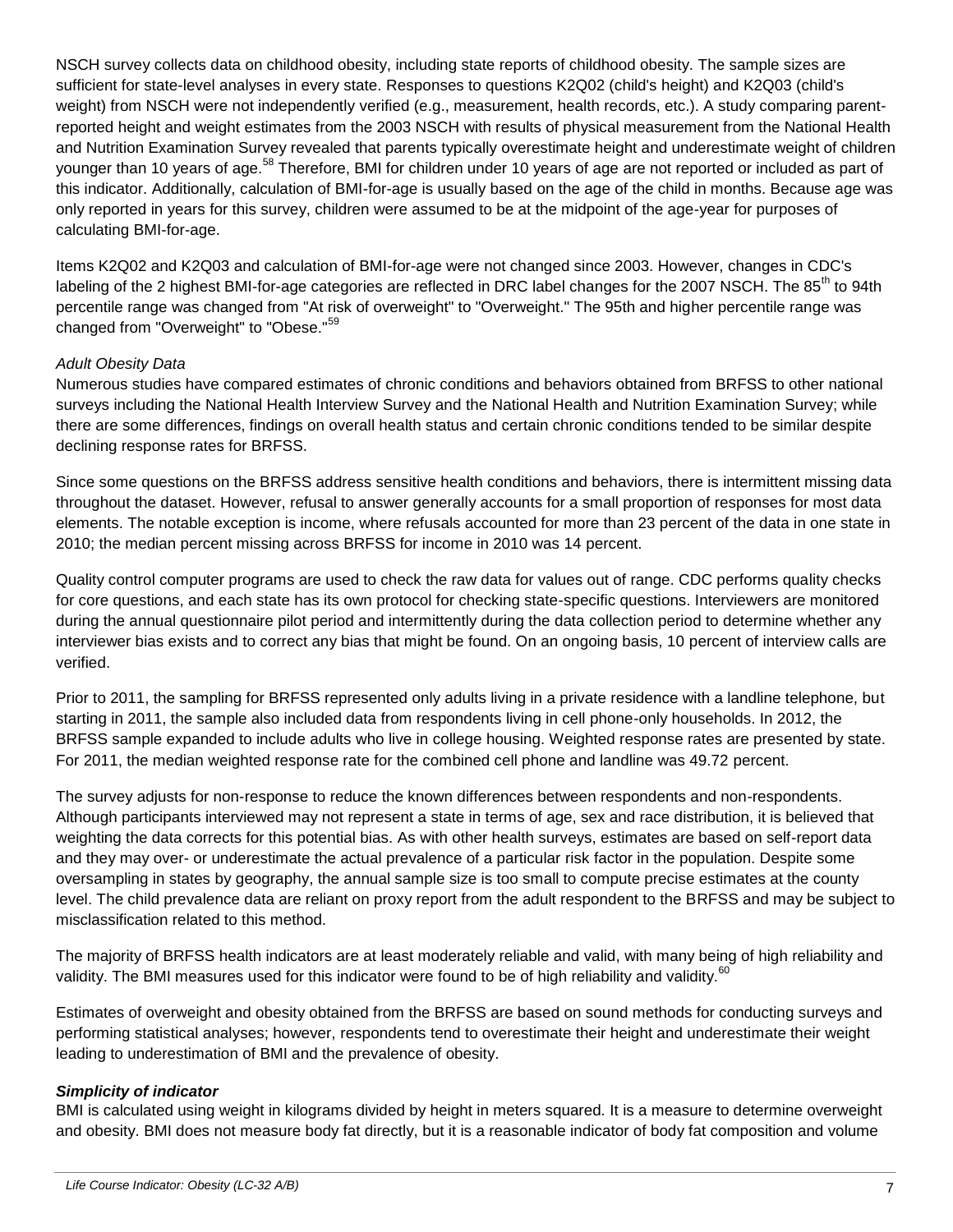for most children and teens. A child's weight status is determined using an age- and sex-specific percentile for BMI rather than the BMI categories used for adults because children's body composition varies as they age and varies between boys and girls.

CDC Growth Charts are used to determine the corresponding BMI-for-age and sex percentile. For children and adolescents (aged two to 19 years):

- Overweight is defined as a BMI at or above the 85th percentile and lower than the 95th percentile for children of the same age and sex
- $\bullet$  Obesity is defined as a BMI at or above the 95th percentile for children of the same age and sex<sup>61</sup>

Despite this moderate complexity explaining how BMI is calculated in children, the data required for calculation of the indicator from the NSCH are not difficult to obtain, nor is the indicator difficult to calculate.

For adults, overweight and obesity ranges are determined by using weight and height to calculate a number called the "body mass index" (BMI). BMI is used because, for most people, it correlates with their amount of body fat.

- An adult who has a BMI between 25 and 29.9 is considered overweight
- An adult who has a BMI of 30 or higher is considered obese

Data required for calculation of the indicator for adults from the BRFSS are not difficult to obtain, nor is the indicator difficult to calculate.

*This publication was supported by a grant from the W.K. Kellogg Foundation. Its contents are solely the responsibility of the author and do not necessarily represent the official views of the W.K. Kellogg Foundation.* 

To learn more, please contact Caroline Stampfel, Senior Epidemiologist at [cstampfel@amchp.org](mailto:cstampfel@amchp.org) or (202) 775-0436.

**Association of Maternal & Child Health Programs** 2030 M Street, NW, Suite 350 Washington, DC 20036 (202) 775-0436 ▪ [www.amchp.org](http://www.amchp.org/)

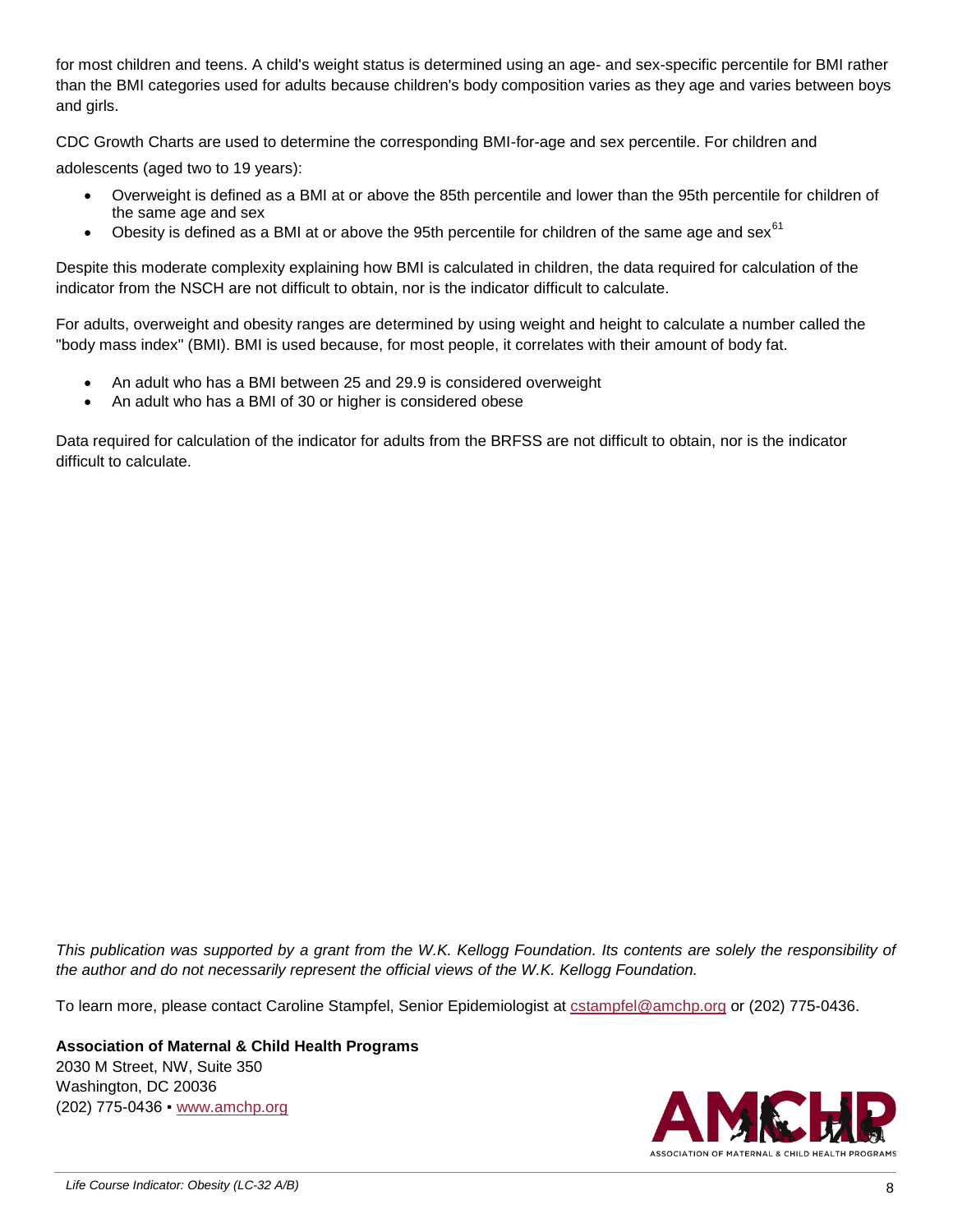#### **References**

 $\overline{\phantom{0}}$ 

 $1$  Ogden CL, Carroll MD, Kit BK, Flegal KM. Prevalence of obesity and trends in body mass index among US children and adolescents, 1999-2010.

Journal of the American Medical Association2012;307(5):483-490.<br><sup>2</sup> Centers for Disease Control and Prevention(2012. September 12). Health, United States, 2011: With Special Feature on Socioeconomic Status and Health. Retrieved March 28, 2013 from[: http://www.cdc.gov/nchs/data/hus/hus11.pdf.](http://www.cdc.gov/nchs/data/hus/hus11.pdf)

<sup>3</sup> Guh DP, Zhang W, Bansback N, Amarsi Z, Birmingham CL, Anis AH. (2009) The incidence of co-morbidities related to obesity and overweight: a

systematic review and meta-analysis. BMC Public Health. 9(88).<br><sup>4</sup> Whitaker RC, Wright JA, Pepe MS, Seidel KD, Dietz WH. (1997)Predicting obesity in young adulthood from childhood and parental obesity. N Engl J Med 37(13):869—873.

<sup>5</sup> Nguyen NT, Magno CP, Lane KT, Hinojosa MW, Lane JS. (2008)Association of hypertension, diabetes, dyslipidemia, and metabolic syndrome with obesity: findings from the National Health and Nutrition Examination Survey, 1999 to 2004. J Am Coll Surg.207(6):928-34

<sup>6</sup> Guo SS, Wu W, Chumlea CC, Roche AF. (2002).Predicting overweight and obesity in adulthood from body mass index values in childhood and adolescence. Am J Clin Nutr.76,653–8.

<sup>7</sup> Ogden, C. L., Carroll, M. D., Kit, B. K., & Flegal, K. M. (2014). Prevalence of childhood and adult obesity in the United States, 2011-2012. JAMA, 311(8), 806-814.

Gordon-Larsen, P., Nelson, M. C., Page, P., & Popkin, B. M. (2006). Inequality in the built environment underlies key health disparities in physical activity and obesity. Pediatrics, 117(2), 417-424.

 $^9$  Laitinen J, Power C, Jarvelin MR. Family social class, maternal body mass index, childhood body mass index, and age at menarche as predictors of adult obesity. Am J Clin Nutr 2001;74: 287–94.

<sup>10</sup> Williams CL: Can childhood obesity be prevented? In: Primary and secondary Preventive Nutrition. A Bendich and RJ Deckelbaum (eds), pgs. 185-

204. Totowa, NJ: Humana Press, 2001. <sup>11</sup> Dietz WH, Gortmaker SL: Preventing obesity in children and adolescents. Annual Rev Public Health 22:337-53, 2001.

<sup>12</sup> Childhood Obesity Action Network. State Obesity Profiles, 2009. National Initiative for Children's Healthcare Quality Child Policy Research Center, and

Child and Adolescent Health Measurement Initiative. Retrieved [02/22/2013] from www.childhealthdata.org/browse/snapshots/obesity-2007.<br><sup>13</sup> Lara J. Akinbami, Cynthia L. Ogden. (2009) Childhood Overweight Prevalence in the Obesity 17:1574-1580.

<sup>14</sup> Deckelbaum RJ, Williams CL. Childhood obesity: the health issue. Obes Res. 2001 Nov;9 Suppl 4:239S-243S. Review.

<sup>15</sup> Dietz W. Health consequences of obesity in youth: Childhood predictors of adult disease. Pediatrics 1998;101:518—525.

<sup>16</sup> Swartz MB and Puhl R. Childhood obesity: a societal problem to solve. Obesity Reviews 2003; 4(1):57—71.

<sup>17</sup> Biro FM, Wien M. Childhood obesity and adult morbidities. Am J Clin Nutr. May 2010;91(5):1499S—1505S.

<sup>18</sup> Bandini LG, Curtin C, Hamad C, Tybor DJ, Must A. Prevalence of overweight in children with developmental disorders in the continuous national health and nutrition examination survey (NHANES) 1999–2002. J Pediatr 2005;146:738–43.

<sup>19</sup> Chen AY, Kim SE, Houtrow AJ, Newacheck PW. Prevalence of Obesity Among Children With Chronic Conditions. Obesity 2010;18:1,210–213.

<sup>20</sup> Child and Adolescent Health Measurement Initiative. National Survey of Children's Health, 2007. Data Resource Center on Child and Adolescent Health website. Available from http://www.nschdata.org

<sup>21</sup> Dietz, W. H., & Gortmaker, S. L. Factors within the physical environment associated with childhood obesity. American Journal of Clinical Nutrition, 49(4), 619-624.

<sup>22</sup> Morgan A. A national call to action: CDC's 2001 urban and rural health chartbook. J Rural Health. 2002; 18:382–383.

23 Lutfiyya, MN, Lipsky MS, Wisdom-Behounek J, Inpanbutr-Martinkus M. "Is rural residency a risk factor for overweight and obesity for U.S. Children?" Obesity. Sep 2007. Volume 15. Pages 2348–2356.<br><sup>24</sup> Christie A. Refering 15. Cages 2348–2356.

<sup>24</sup> Christie A. Befort, Niaman Nazir and Michael G. Perri. Prevalence of Obesity Among Adults From Rural and Urban Areas of the United States:

Findings From NHANES (2005-2008). Journal of Rural Health, Autumn 2012, Volume 28, Issue 4, (pages 392–397).

 $^{25}$  Fabricatore AN, Wadden TA.(2003). Psychological Functioning of Obese Individuals. Diabetes Spectrum. 16(4).

<sup>26</sup> Wadden TA, Stunkard AJ.(1985): The psychological and social complications of obesity. Ann Intern Med 103:1062-1067.

 $^{27}$  Ogden CL, Carroll MD, Kit BK, et al. (2012)Prevalence of Obesity in the United States, 2009–2010. Retrieved March 26, 2013 from

<u>http://www.cdc.gov/nchs/data/databriefs/db82.pdf</u>.<br><sup>28</sup> Ogden CL, Carroll MD, Kit BK, Flegal KM. Prevalence of obesity and trends in body mass index among US children and adolescents, 1999-2010.

Journal of the American Medical Association2012;307(5):483-490.<br><sup>29</sup> Centers for Disease Control and Prevention(2012. September 12). Health, United States, 2011: With Special Feature on Socioeconomic Status and

Health. Retrieved March 28, 2013 from: <u>http://www.cdc.gov/nchs/data/hus/hus11.pdf</u>.<br><sup>30</sup> Guh DP, Zhang W, Bansback N, Amarsi Z, Birmingham CL, Anis AH. (2009) The incidence of co-morbidities related to obesity and overwei systematic review and meta-analysis. BMC Public Health. 9(88).

Whitaker RC, Wright JA, Pepe MS, Seidel KD, Dietz WH. (1997)Predicting obesity in young adulthood from childhood and parental obesity. N Engl J

Med 37(13):869—873.<br><sup>32</sup> Nguyen NT, Magno CP, Lane KT, Hinojosa MW, Lane JS. (2008)Association of hypertension, diabetes, dyslipidemia, and metabolic syndrome with obesity: findings from the National Health and Nutrition Examination Survey, 1999 to 2004. J Am Coll Surg.207(6):928-34

Guo SS, Wu W, Chumlea CC, Roche AF. (2002).Predicting overweight and obesity in adulthood from body mass index values in childhood and adolescence. Am J Clin Nutr.76,653-8.<br> $34$  Olshansky, S. J. Passaro, D. J. Here

<sup>34</sup> Olshansky, S. J., Passaro, D. J., Hershow, R. C., Layden, J., Carnes, B. A., Brody, J., ... & Ludwig, D. S. (2005). A potential decline in life expectancy in the United States in the 21st century. New England Journal of Medicine, 352(11), 1138-1145.

<sup>35</sup> Thorpe KE, Florence CS, Howard DH and Joski P(2004)The Impact of Obesity on Rising Medical Spending.Health Affairs.W4-483.

<sup>36</sup> Wang G, Dietz WH. (2002)Economic burden of obesity in youths aged 6 to 17 years: 1979-1999. PEDIATRICS.109(5),e81.

<sup>37</sup> Sturm, R.(2002)The Effects of Obesity, Smoking, and Drinking on Medical Problems and Costs. Health Affairs, 21(2)245-253.

38 Finkelstein E, Fiebelkorn I, Wang G. National medical expenditures attributable to overweight and obesity: how much and who's paying? Health Aff. 2003;W3:219–26.<br><sup>39</sup> Richardson, L., Hussey, J. & Strutz, K. (2013) A Life Course Perspective on Maternal and Child Health. In J. Kotch (Ed.), Maternal and Child Health:

Programs, Problems, and Policy in Public Health (pp.65-85). Burlington, MA: Jones & Bartlett Learning.

<sup>40</sup> Association of Maternal and Child Health Programs(2012).Overweight/Obesity. AMCHP/CityMatCH Promoting Healthy Weight Collaborative Final

Report. Retrieved April1, 2013 from: http://www.amchp.org/programsandtopics/obesity/Documents/Healthy-Weight-ALC.pdf<br><sup>41</sup> Let's Move(2011).White House Task Force on Childhood Obesity Report to the President. Retrieved Apri

http://www.letsmove.gov/white-house-task-force-childhood-obesity-report-president.